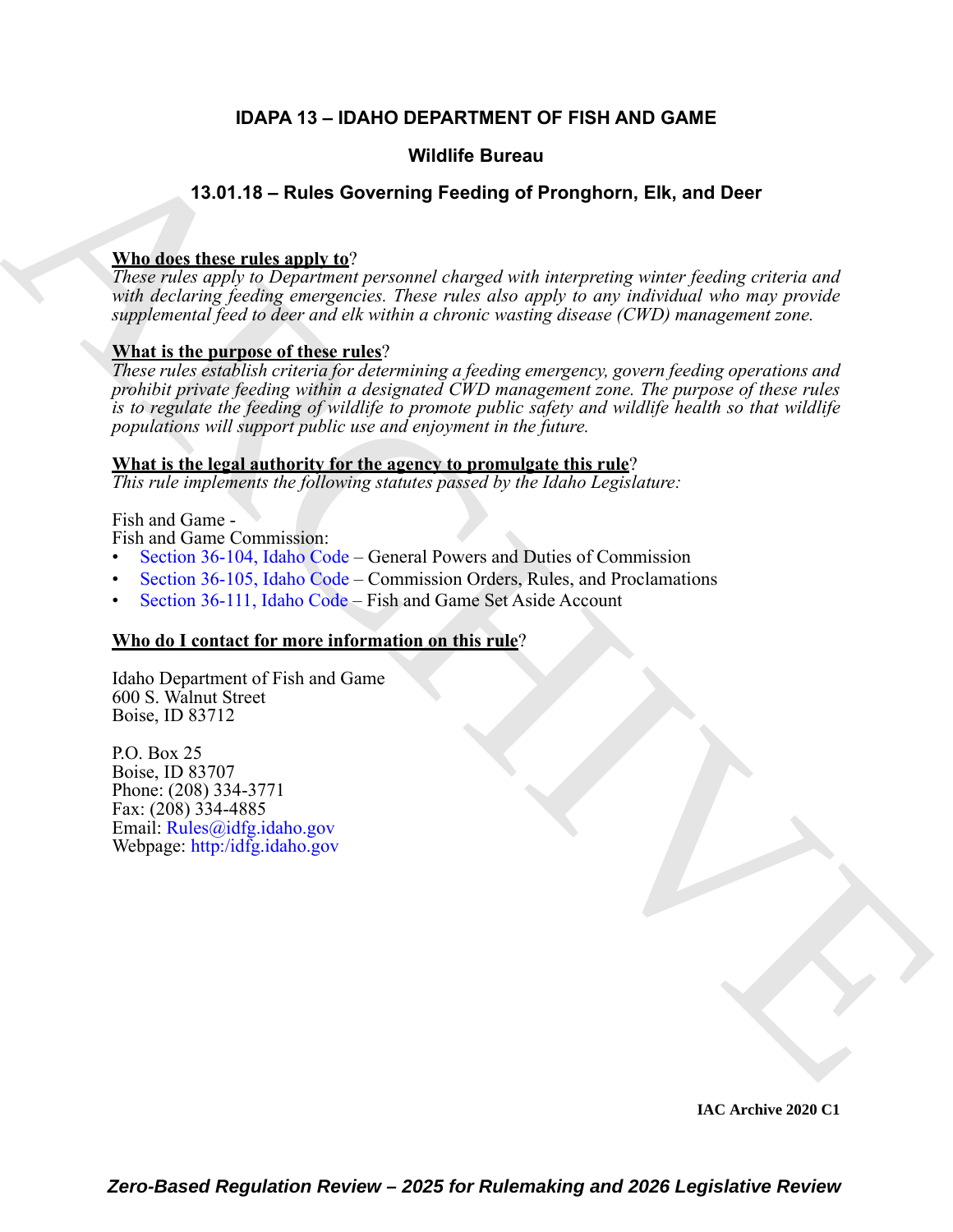# **Table of Contents**

### 13.01.18 - Rules Governing Feeding of Pronghorn, Elk, and Deer

| 200. Private Feeding Of Deer And Elk Within Designated CWD |  |
|------------------------------------------------------------|--|
|                                                            |  |
|                                                            |  |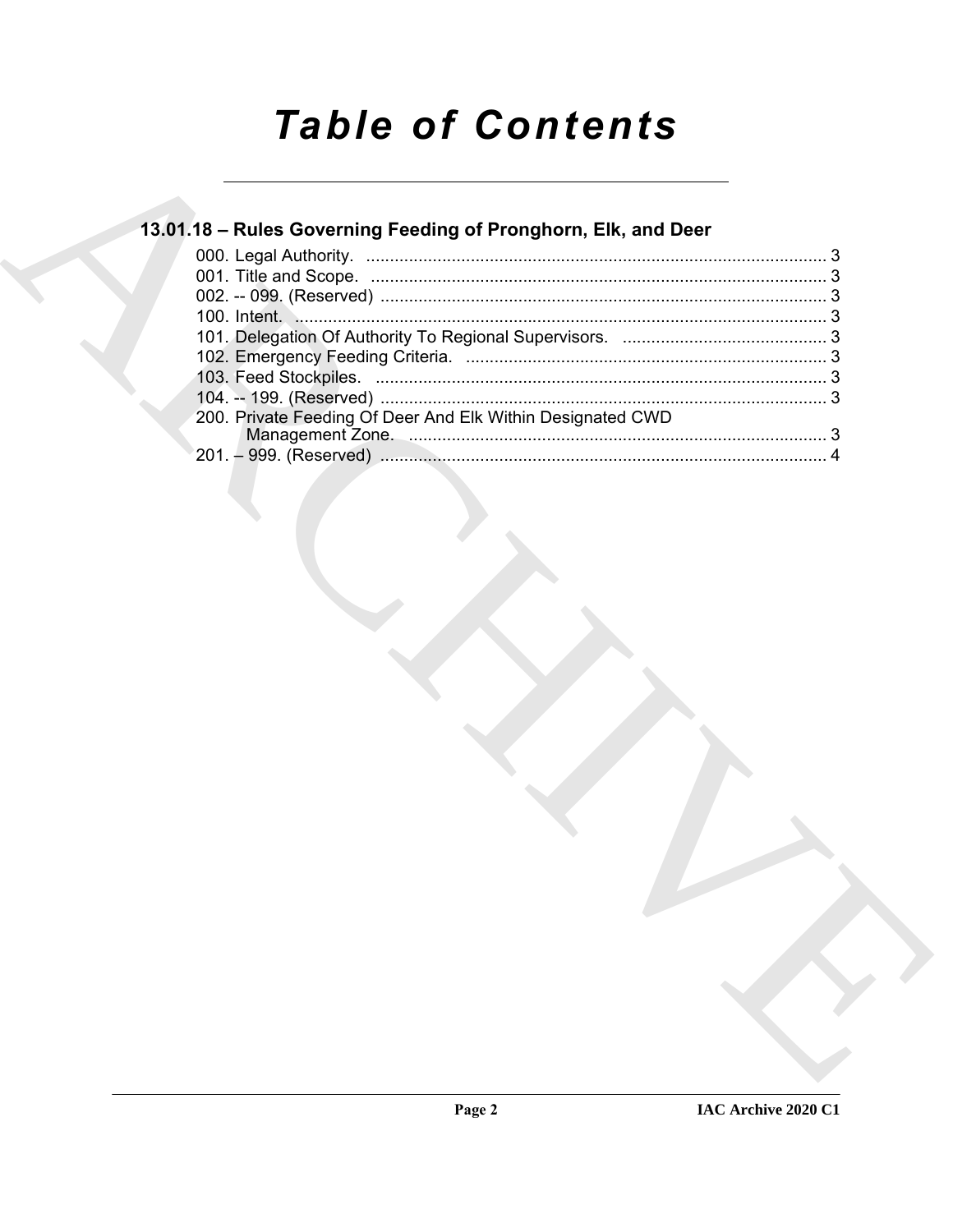#### <span id="page-2-16"></span>**13.01.18 – RULES GOVERNING FEEDING OF PRONGHORN, ELK, AND DEER**

#### <span id="page-2-1"></span><span id="page-2-0"></span>**000. LEGAL AUTHORITY.**

Sections 36-104, 36-105 and 36-111, Idaho Code, authorize the Commission to adopt rules concerning feeding of pronghorn, elk, and deer. (3-20-20)

#### <span id="page-2-19"></span><span id="page-2-2"></span>**001. TITLE AND SCOPE.**

The title of this chapter is "Rules Governing Feeding of Pronghorn, Elk, and Deer." These rules establish criteria for determining a feeding emergency, govern feeding operations, and prohibit private feeding within a designated CWD Management Zone. (3-20-20)

#### <span id="page-2-3"></span>**002. -- 099. (RESERVED)**

#### <span id="page-2-15"></span><span id="page-2-4"></span>**100. INTENT.**

Some Securities and 29-11 Julie Cole, subcare the Commission to adopt into enorming exchange the state of the state of the state of the state of the state of the state of the state of the state of the state of the state o The Commission recognizes the importance of maintaining big game populations under natural conditions. Winter forage is the major limiting factor determining big game population size. To maintain these winter ranges, big game numbers are controlled through harvest. The Commission does not sanction widespread supplemental feeding programs. Additionally, supplemental feeding concentrates big game animals, making deer and elk susceptible to spreading or contracting Chronic Wasting Disease (CWD), as well as other diseases transmissible to livestock. The risk of disease transmission may factor into making a supplemental feeding decision. Big game harvests and weather vary from year to year throughout the state. In most years and areas, snow depths, temperatures, and animal body condition do not create adverse conditions for wintering animals. Unusual weather conditions, limited winter forage, or other circumstances may create critical periods of stress for animals or force them into areas involving public safety. The Commission is unable to manage big game populations for extreme weather. Therefore, emergency feeding of big game is appropriate under certain criteria. (3-20-20)

#### <span id="page-2-10"></span><span id="page-2-5"></span>**101. DELEGATION OF AUTHORITY TO REGIONAL SUPERVISORS.**

Because the declaration of and quick response to a feeding emergency depends on local conditions, the Commission and Director delegate authority to declare a feeding emergency and to expend funds on feeding to the Department's Regional Supervisors. (3-20-20)

#### <span id="page-2-11"></span><span id="page-2-6"></span>**102. EMERGENCY FEEDING CRITERIA.**

<span id="page-2-13"></span>

| 01. | <b>Declaration of Feeding Emergency.</b> A feeding emergency may be declared if one (1) or more of<br>the following criteria are met: | $(3-20-20)$ |
|-----|---------------------------------------------------------------------------------------------------------------------------------------|-------------|
| a.  | Actual or imminent threat of depredation to private property.                                                                         | $(3-20-20)$ |
| b.  | Threat to public safety, including traffic hazards.                                                                                   | $(3-20-20)$ |
| c.  | Excessive mortality that would affect herd recovery.                                                                                  | $(3-20-20)$ |
| d.  | Limited or unavailable winter forage caused by fire or unusual weather.                                                               | $(3-20-20)$ |

<span id="page-2-12"></span>**02. Additional Guidelines**. Regional Supervisors may develop additional guidelines on emergency feeding within the listed criteria based on risk of disease transmission, local conditions, and local public input.

 $(3-20-20)$ 

#### <span id="page-2-14"></span><span id="page-2-7"></span>**103. FEED STOCKPILES.**

The Department has identified certain locations for stockpiling emergency feed. It is impractical and cost prohibitive to purchase feed and transport it to these locations after snowfall. The Commission and Director declare that stockpile maintenance constitutes a feeding emergency and authorize the expenditure of funds for stockpile maintenance.

(3-20-20)

#### <span id="page-2-8"></span>**104. -- 199. (RESERVED)**

#### <span id="page-2-17"></span><span id="page-2-9"></span>**200. PRIVATE FEEDING OF DEER AND ELK WITHIN DESIGNATED CWD MANAGEMENT ZONE.**

<span id="page-2-18"></span>**Prohibition**. It is unlawful to purposely or knowingly provide supplemental feed to deer and elk within any CWD Management Zone designated by the Commission, except supplemental or emergency feeding activities conducted or authorized by the Department. (3-20-20)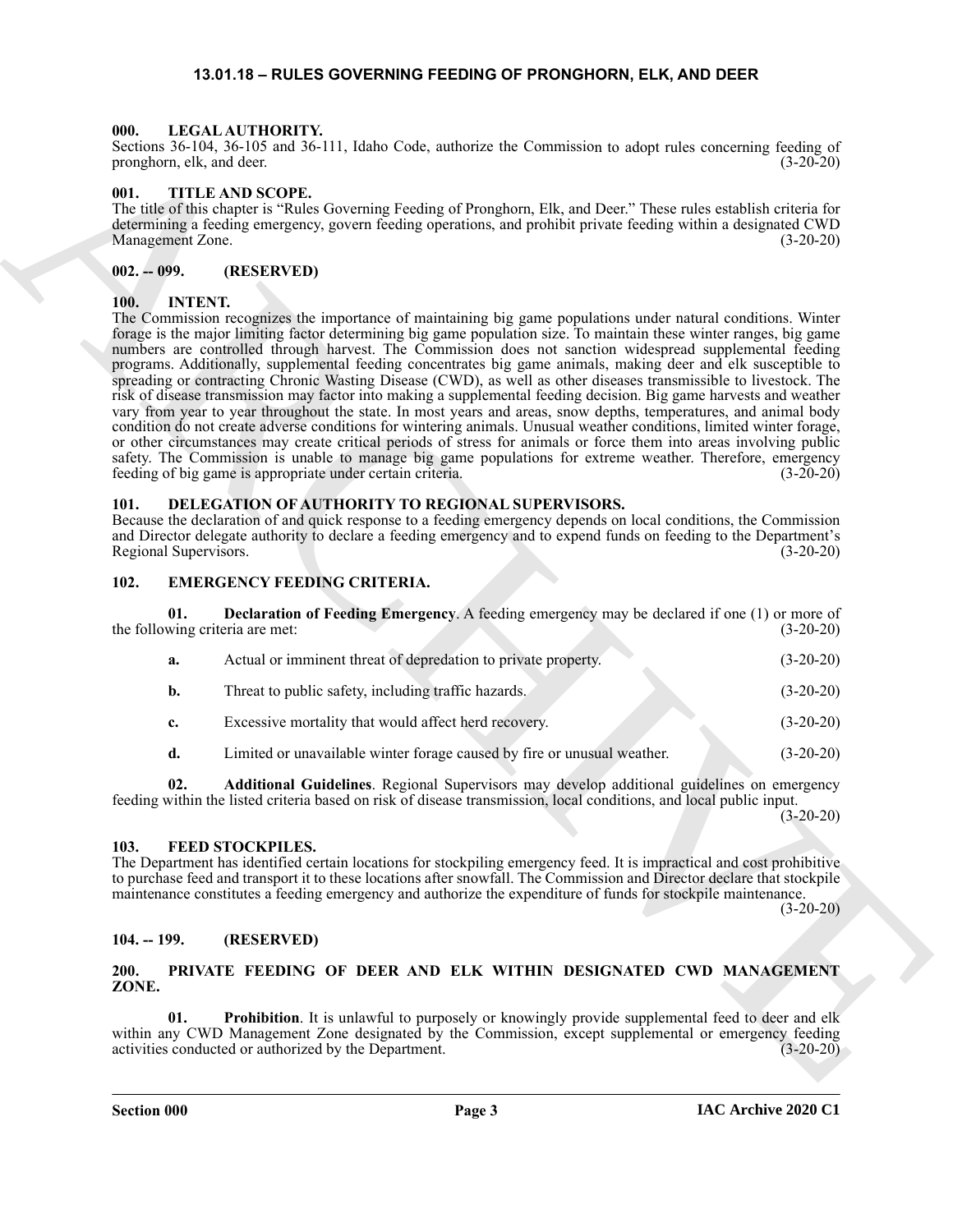Department of Fish and Company through the Archives of Secondary of Prospective, ER, & December 2003.<br>
The secondary of the secondary results of the secondary of the game and and the secondary properties of the secondary o **02. Incidental Grazing**. Incidental grazing by big game animals on private rangeland forage, standing agricultural crops, or agricultural crop residue left on the ground following typical harvest practices is not a violation of this section.  $(3-20-20)$ 

<span id="page-3-2"></span><span id="page-3-1"></span>**03. Incidental Feeding**. Incidental feeding of big game animals during the normal practice of providing feed to livestock in the winter is not a violation of this section. (3-20-20)

<span id="page-3-0"></span>**201. – 999. (RESERVED)**